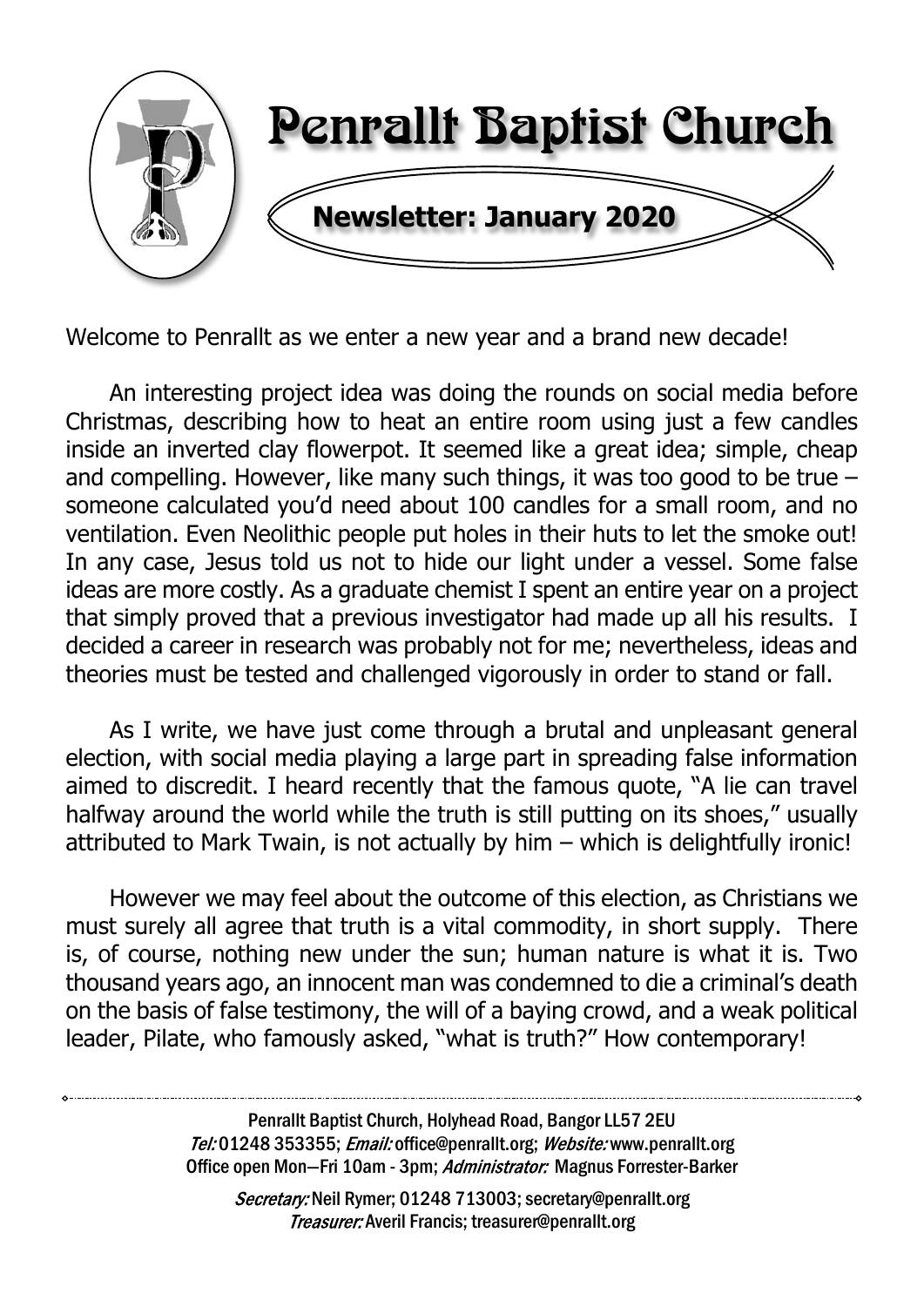It is easy to become dispirited and negative as January bites, but meditating on the above, we see that God is fully in control; that in those darkest of days the Truth broke forth and the grave could not contain Him – what man had intended for evil, God used to break the power of sin and death, for all eternity! 'Why do the nations rage, and the peoples plot in vain?' asks the psalmist. But God 'laughs' at their pretension. He is enthroned above the flood and he warns kings and rulers to 'be wise' and 'embrace the Son'. But we're rushing on past Easter here…

In our December carol service, I was asked to read the final lesson. In my haste, I somehow put a bookmark against John 14, and not John 1, that traditional Christmas reading about light coming into the world. I did not even realise until I was told afterwards – assuming it was someone's rather odd choice. But though it was the 'wrong' reading, it brings a powerful and relevant message in these times. "Do not let your hearts be troubled…in my Father's house there are many rooms" says Jesus. He who came from above has prepared a home for you and me, and all who seek him in truth. In that passage He is 'the way, the truth and the life'. Truth is a person – the very person of Christ Jesus! And truth always wins out in the end.

At this Epiphany time, we remember the wise men who diligently studied the scriptures and came seeking Jesus the new-born King. The wise still do so today.

May the Lord bless us with strength and peace in 2020.

James Goodman

#### Deadline for next month's newsletter: Sunday 19th January

Please send information to Magnus (office@penrallt.org; 01248 353355). All notices (including alterations to standing information) should be submitted in writing (preferably by email) as early as possible.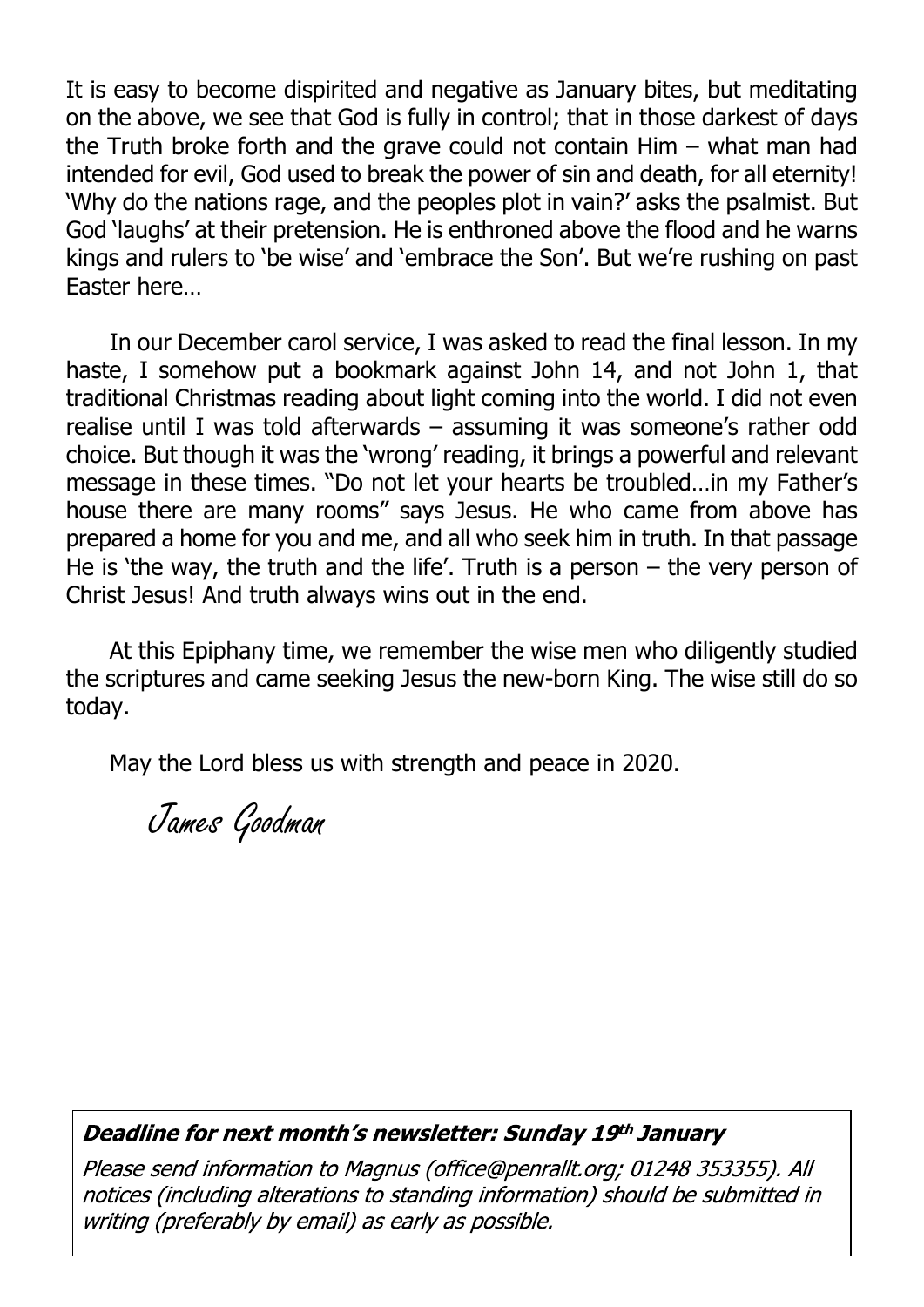# **Services This Month**

#### **5th January**

- 10:30am **We believe** Preacher: Neil Rymer
- 6:00pm **Blessed be the name of the Lord** Testimony and Communion Service led by Lesley Jackson

#### **12th January**

- 10:30am **What is the purpose and meaning of Life?** Preacher: Donald Poirot Ecclesiastes 12:1-14
- 6:00pm **God in Three Persons** Preacher: Peter Gordon-Roberts

#### **19th January**

- 10:30am **Jesus: Timing, Truth and Glory** John 7:1-24 Preacher: John Thompson
- 6:00pm Café church service in the rear hall, with an international flavour.

#### **26th January**

- 10:30am **Faith, Hope, Love** Service led by the Pastoral Care Team.
- 6:00pm **Wrapped Up In God** Preacher: Peter Cousins

Ephesians 1:3-10

John Thompson is the pastor of Llanelwy Community Church and is our moderator during our current pastoral vacancy. Peter Cousins is a retired former minister of Penrallt and Peter Gordon-Roberts is also a retired Baptist minister. The other speakers and service leaders are all members of Penrallt.

#### John 11:25-27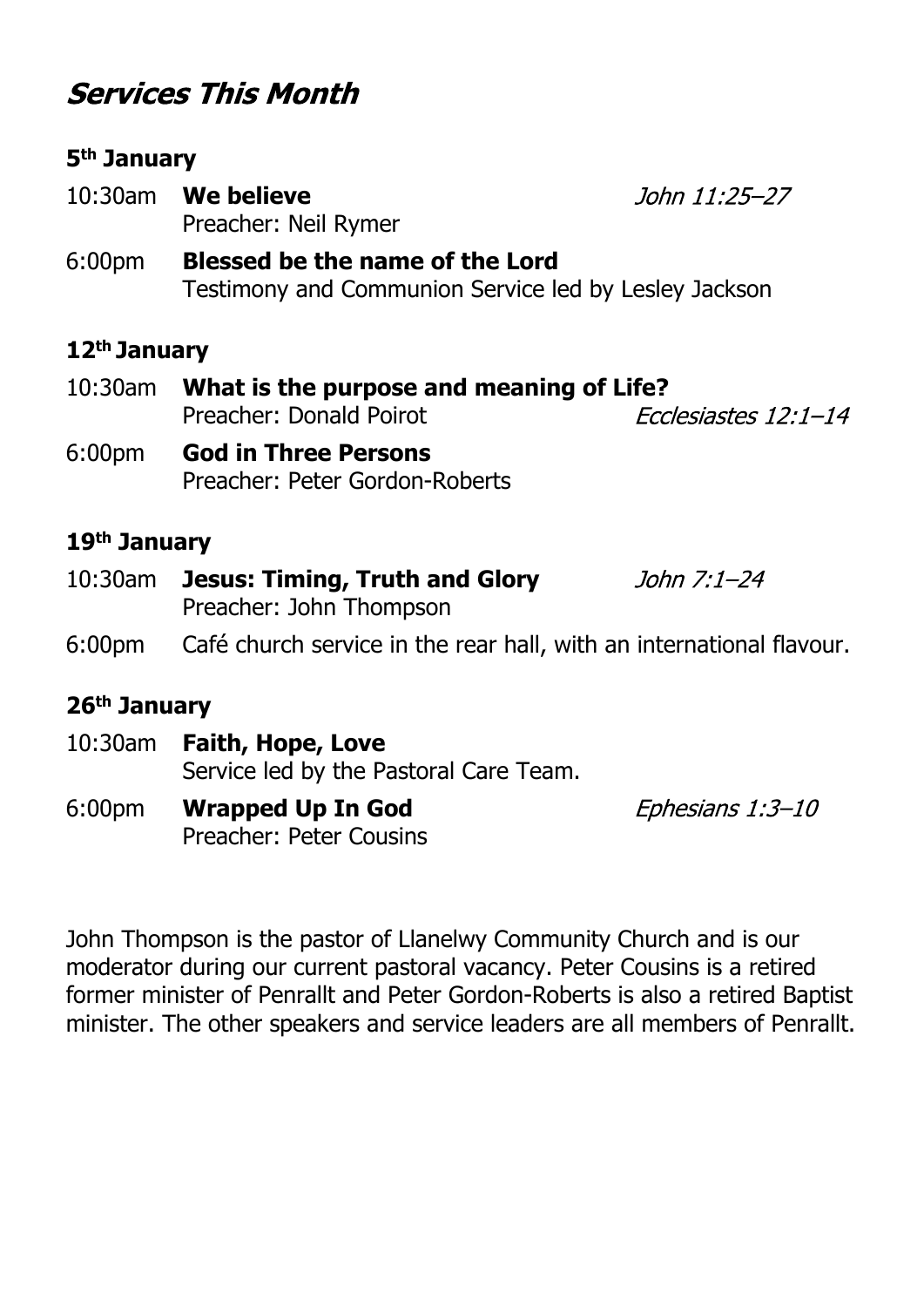## **Dates for Your Diary in December**

| <b>Saturdays</b>        | 8:30am             | Prayer meeting in the Twrgwyn Room.                                                                                                                                           |  |
|-------------------------|--------------------|-------------------------------------------------------------------------------------------------------------------------------------------------------------------------------|--|
| <b>Sunday 5</b>         | 2:15 <sub>pm</sub> | Service at Haulfre.                                                                                                                                                           |  |
| <b>Monday 6</b>         | 7:30 <sub>pm</sub> | Church members' meeting.                                                                                                                                                      |  |
| <b>Wednesday 8</b>      | 10:30am            | Men's prayer meeting followed by coffee.                                                                                                                                      |  |
| <b>Thursday 16</b>      | 7:30 <sub>pm</sub> | Monthly prayer meeting in the chapel.                                                                                                                                         |  |
| <b>Friday 17</b>        | 10am               | Baptist Leaders' Fellowship meeeting at Old<br>Colwyn Baptist Church.                                                                                                         |  |
| Saturday 18-Saturday 25 |                    | Week of Prayer for Christian Unity.<br>Details of services have not yet been<br>circulated by Cytûn, so please watch the<br>church website news page for more<br>information. |  |
| <b>Saturday 18</b>      | $9:30$ am          | <i>Bible Unzipped</i> at Rhos-on-Sea URC.                                                                                                                                     |  |
| <b>Monday 20</b>        | 10:30am            | Church walk to Din Lligwy.                                                                                                                                                    |  |
| <b>Monday 27</b>        | 7pm                | Alpha Supper                                                                                                                                                                  |  |

Please see later in this newsletter for more about some of these events.

## **Children's Birthdays in January**

 7th: Jeffrey Packwood 25<sup>th</sup>: Rebecca Gao

### **Treasurer**

Following her appointment at the October church meeting, Averil Francis will be taking over from Stephen Burrows as our treasurer from the church meeting on 6<sup>th</sup> January. The email address treasurer@penrallt.org will continue to work. We thank Stephen for his many years of dedicated service and Averil for her willingness to take up the mantle, and pray God's blessings on them both.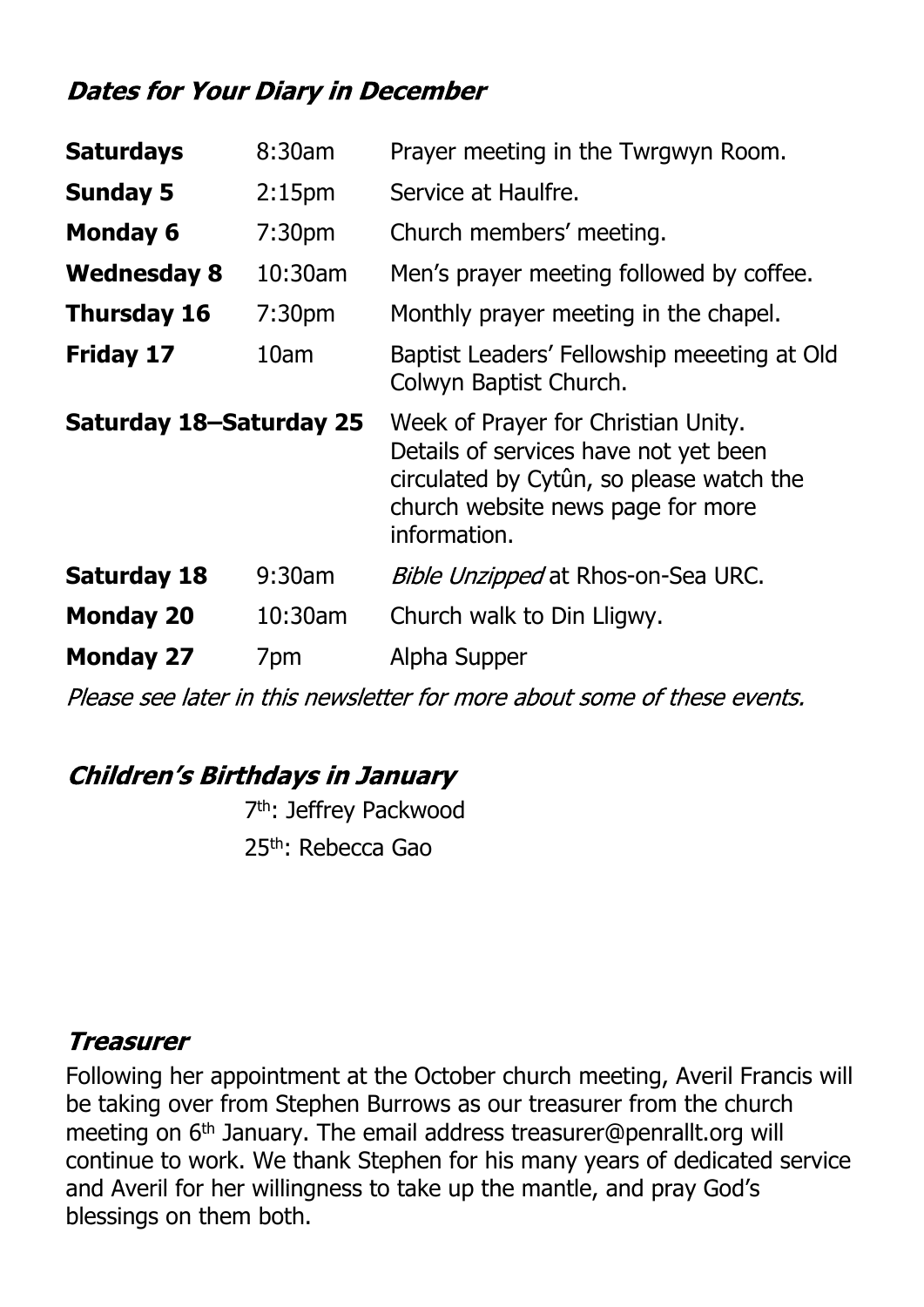## **Homegroups**

Many of our folk meet in small groups during the week for Bible study, prayer and fellowship. We encourage you to join one of these groups if you are able to. NB groups do not meet every week  $-$  please check with the named contact. All landline numbers below have the 01248 area code.

| <b>Day</b> | Time               | <b>Group Name</b>             | <b>Contacts</b>                                     |
|------------|--------------------|-------------------------------|-----------------------------------------------------|
| <b>Mon</b> | 7:00pm             | <b>Delta</b>                  | Brian Wheatcroft (602516)<br>Pat MacKenzie (670948) |
| <b>Mon</b> | $7:45 - 9$ pm      | <b>Rhiwlas</b>                | Wendy & Andy Lemon<br>(353743)                      |
| <b>Tue</b> | 10am               | Nilgiri                       | Joan Beer (353874)                                  |
| <b>Tue</b> | 7:30 <sub>pm</sub> | Penlon                        | Sarah Jackson (714799)                              |
| <b>Tue</b> | 7:30 <sub>pm</sub> | Tyddyn Isaf<br>(Menai Bridge) | <b>Magnus Forrester-Barker</b><br>(717570)          |
| <b>Wed</b> | 7:30 <sub>pm</sub> | <b>Nomads</b>                 | Pat & Roger Borlace (713146)                        |
| Fri        | 10:30am            | Llwyn Onn                     | Pat MacKenzie (670948)                              |
| Fri        | 10:30am            | The Lydias                    | Ellie Jones (602289)<br>Lesley Jackson (680330)     |

## **◊ Alpha**

We will be starting a new Alpha course on Monday nights, beginning with the Alpha Supper (a great introduction to the course, which people can attend without committing to the whole thing) on Monday 27<sup>th</sup> January, and running until Easter. Sessions will begin (with a meal) at 7pm and last around two hours. The course is free and all people and questions are welcome. Why not start praying now about who to invite?

#### *◊* **Baptist Leaders's Fellowship** Friday 17th January

NB contrary to the name, this event is not just for church leaders (or just for baptists). The Baptist Leaders' Fellowship will meet on Friday 17th January in Old Colwyn Baptist Church 10:00–12:00 when Tim Gough will speak on Young People and the Church. Tim is a Centre Director of Llandudno Youth For Christ. His much acclaimed book Rebooted: Reclaiming Youth Ministry For The Long Haul - A Biblical Framework was published by IVP in November 2018. All are welcome.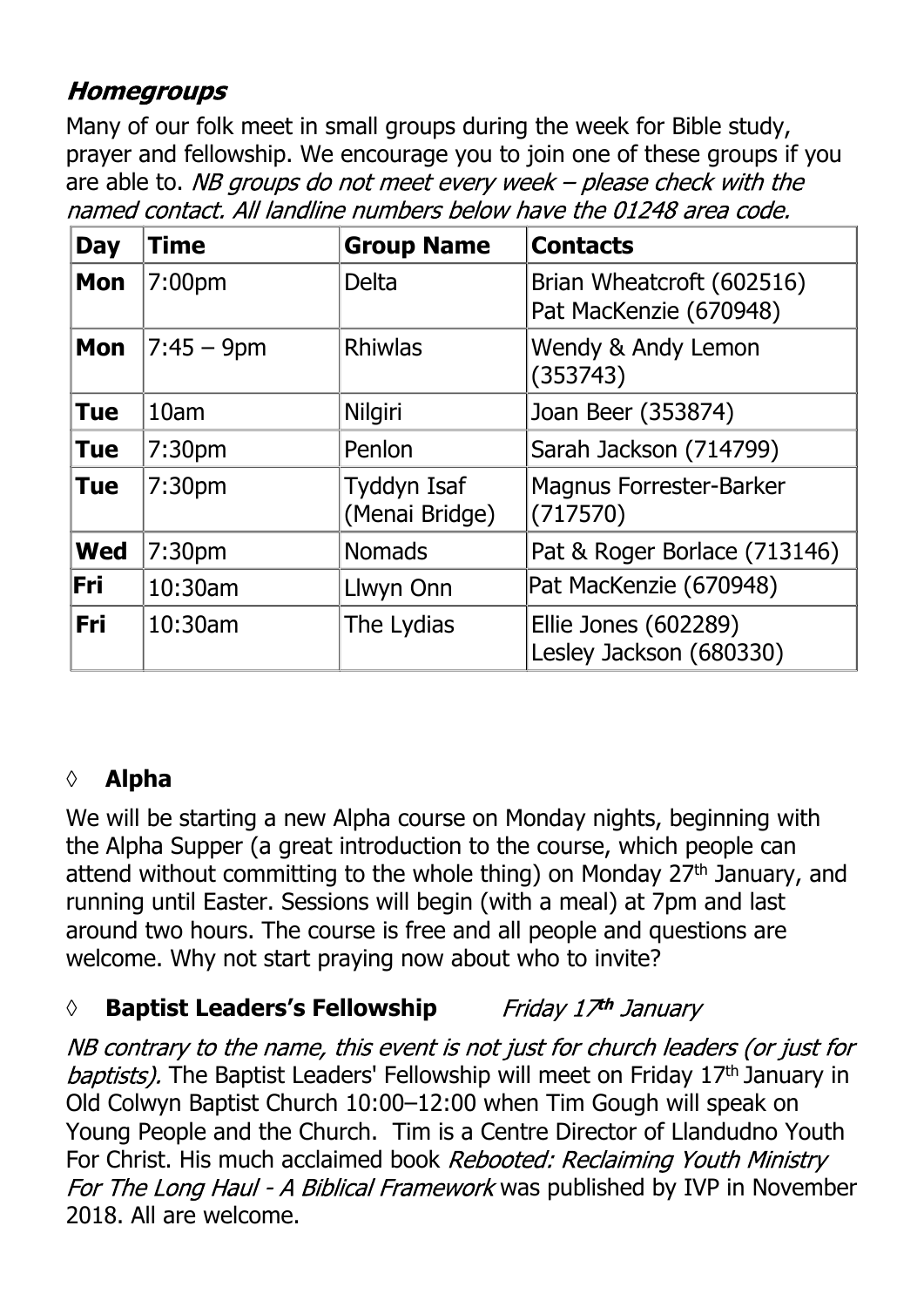#### *◊* **Bible Unzipped**

This is a theological learning community that meets monthly at Rhos-on-Sea URC Church. Bible Unzipped is entirely free though donations towards costs are welcome. This month the sessions will be led by Julia Bartholomew ("The Transmission of the Text of the New Testament") and Peter Cousins

("Worship in a First Century Household Church"). For more information, please speak to Roger Malone or Magnus Forrester-Barker.

## *◊* **Church Lunch**

As usual, there will be a (free) bring and share lunch after the morning service on the first Sunday of the month. Please bring enough buffet-style food for yourself and one or two others. Visitors are very welcome (and are not expected to bring food).

### **◊ Church Office**

The church office is due to reopen after the Christmas break on Thursday 2<sup>nd</sup> January.

#### *◊* **Church Walk**

Monday 20th January 10:30am

This month's walk will start at Lligwy Beach car park (near Moelfre). The walk will go to Din Lligwy Romano-British village and return from a lunch stop at Moelfre via the cliff path. It will be led by Judith and Bob Bousfield. Please bring sandwiches. Contact Judith on 01248 490956 for more information.

### **◊ Interim Moderator**

During our current pastoral vacancy, Revd. John Thompson, the Minister of Llanelwy Community Church, is serving as our Moderator. In addition to chairing members' and deacons' meetings, John will be preaching at Penrallt roughly once a month and will be in the office at times during the week. The day and time will vary, so please contact John (moderator@penrallt.org, 07931 150697) or Magnus (office@penrallt.org, 01248 353355) in advance if you would like to arrange a meeting. Please avoid contacting John on Saturdays, except in case of serious emergency, as this is his day off.

#### *◊* **Monthly Prayer Meeting** Thursday 16th January 7:30*pm*

Our monthly mid-week prayer meetings, for the whole congregation, usually take place in the chapel and last about an hour. The next meeting is on Thursday  $16<sup>th</sup>$  January and the following two are due to be on Tuesday  $11<sup>th</sup>$ February and Wednesday 11<sup>th</sup> March.

## Saturday 18th January

Sunday 5th January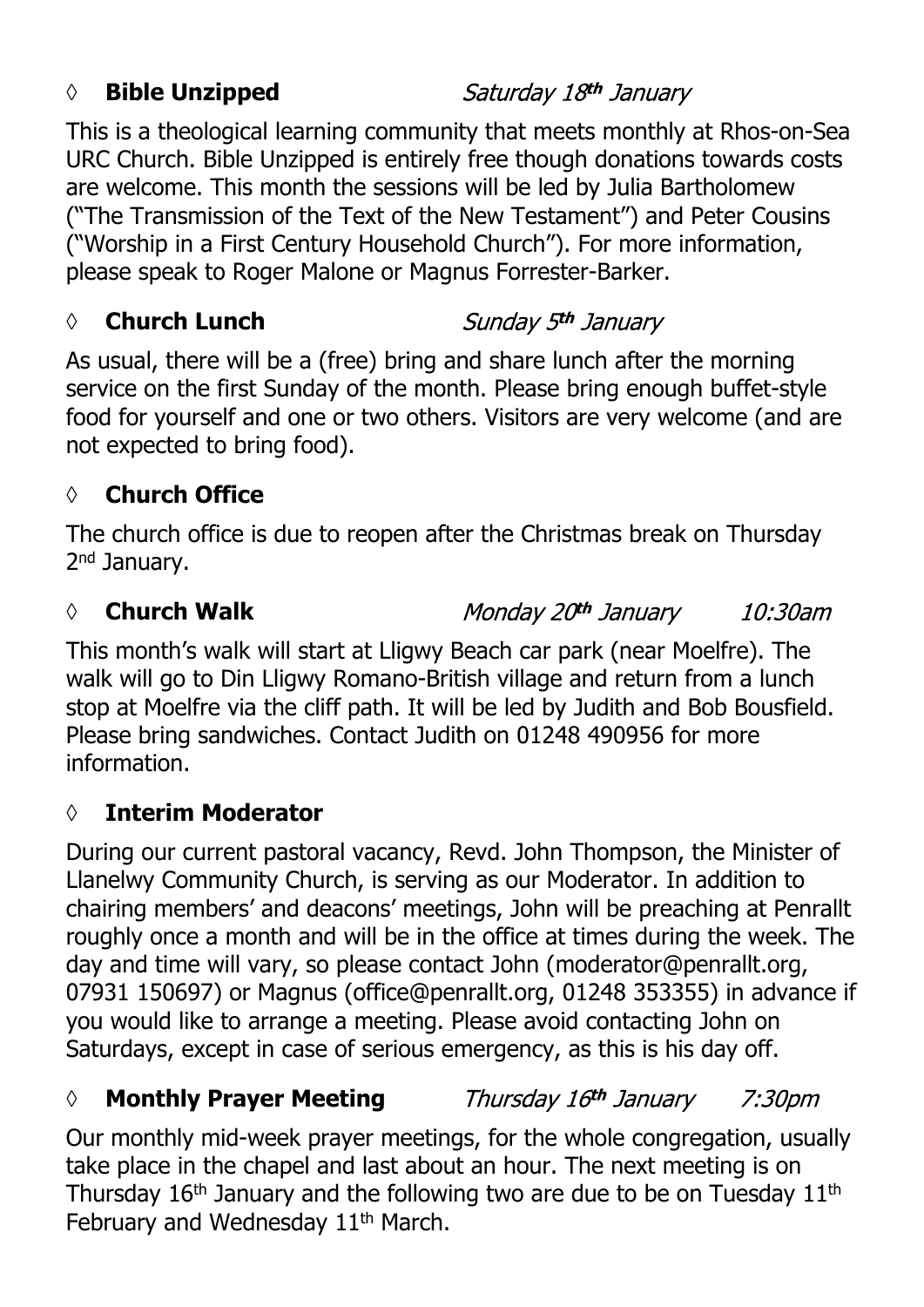There is also a men's prayer meeting on the first Wednesday morning of the month, at 10:30am in the Twrgwyn Room and lasting about an hour. It is usually followed by coffee at a local hostelry. This month it is on Wednesday 8 th January (as some of us won't be up that early on New Year's Day!).

# **◊ Pastoral Help**

If you have issues of concern about your own or someone else's welfare, please contact a member of the Pastoral Care team: Adrienne Ferrada; Magnus Forrester-Barker (07890 109645 – or contact at the church office on 01248 353355); Gwen Hicks (353648); Geoff Moore (410582); Roshni Verghese (07967 320048).

## **◊ Peter Coleman**

As many of you will know Peter Coleman has been admitted to a care home in Rhos on Sea, initially for 6 weeks but with the possibility of his placement becoming permanent. If anyone would like to visit the address is Coed Craig, 35 Tan y Bryn Rd, Rhos on Sea, LL28 4AD; tel. 01492 544075. Peter will probably recognise people although he won't necessarily remember names until reminded.

## **◊ Pray for Penrallt Every Day**

We believe in prayer and encourage people to pray. You can send prayer request to our electronic diary via office@penrallt.org (there are also prayer cards in the church porch that you can fill in). Better still, you can receive the prayer diary straight to your inbox every Monday (or occasionally later in the week) by emailing the office now and requesting to be put on the list. For more immediate and interactive sharing of prayers, search on Facebook for Penrallt Prayer Point and send a request to join our group.

### **◊ Rough Sleepers**

We do not recommend giving money directly to the rough sleepers in Upper Bangor. You will find labelled envelopes in the porch for a gift that will buy meal vouchers which are distributed to the homeless by the Cathedral; this certainly would be a more meaningful form of help.

#### *◊* **Sunday Afternoon Services** Sunday 5th January  $2:15$ pm

On the first Sunday afternoon of the month we usually take a short service at the Haulfre residential home in Llangoed (near Beaumaris). The service starts at 2:15pm and lasts roughly half an hour. It is worth checking with the church office for confirmation that the service is going ahead as scheduled.